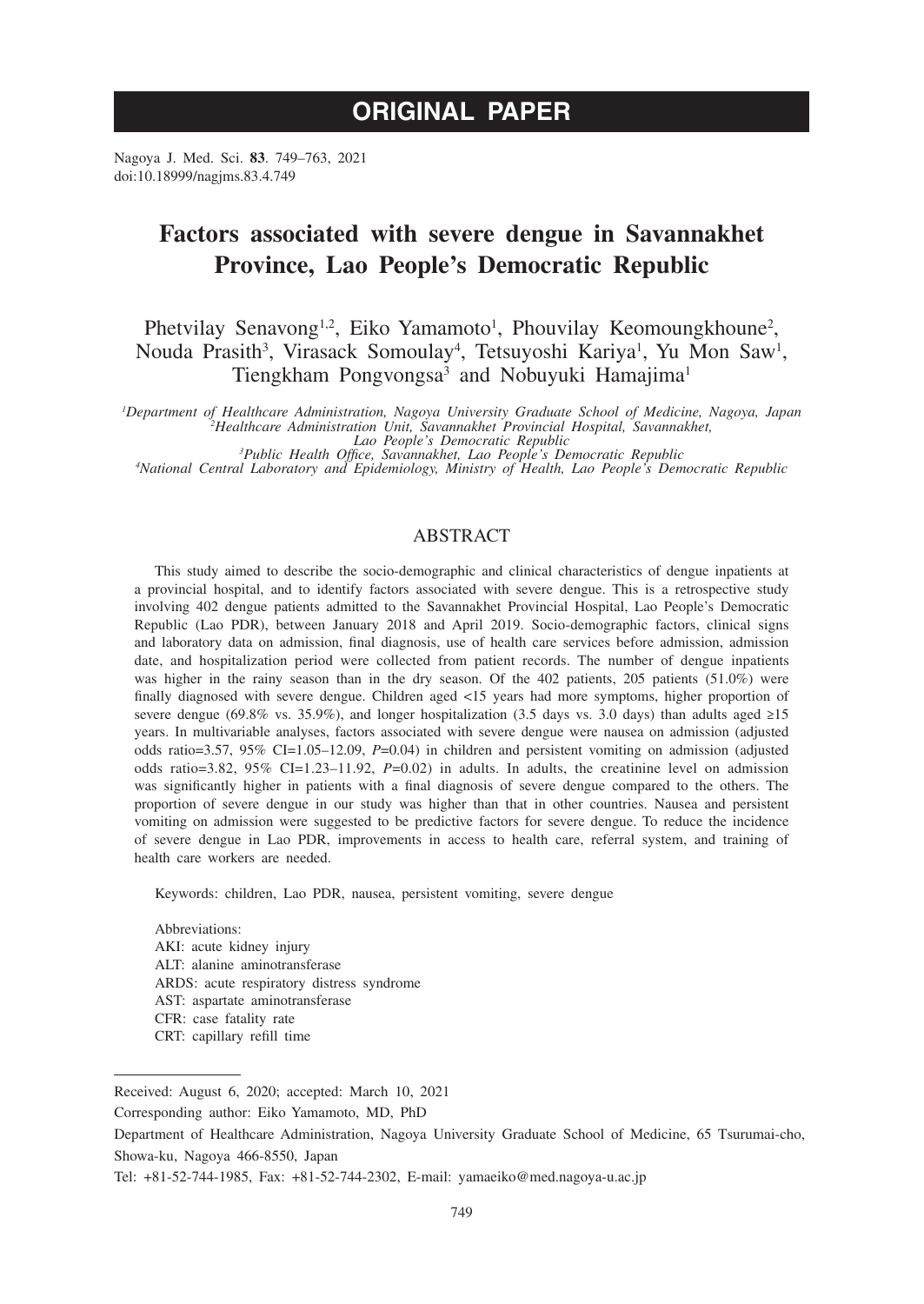Lao PDR: Lao People's Democratic Republic NCLE: National Central Laboratory and Epidemiology NS1: nonstructural protein 1 TT: tourniquet test WHO: World Health Organization

This is an Open Access article distributed under the Creative Commons Attribution-NonCommercial-NoDerivatives 4.0 International License. To view the details of this license, please visit (http://creativecommons.org/licenses/by-nc-nd/4.0/).

## INTRODUCTION

Dengue is a mosquito-borne infectious disease. It is one of the global public health issues given its high incidence in more than 100 countries. The incidence of dengue is very high in the tropical and sub-tropical countries, especially those in the Western Pacific region and South East Asia.<sup>1-3</sup> Globally, the annual number of new dengue cases is 50-100 million, and approximately 500,000 people with severe dengue are hospitalized every year with a case fatality rate (CFR) of  $2.5\%$ <sup>1,2</sup> Globally, more than two billion people are at risk of dengue infection, mostly in Asian countries including Lao People Democratic Republic (Lao PDR).<sup>1,2,4</sup> The annual number of dengue patients hospitalized from 2001 to 2010 was, on average, 816,000 patients, with 5,900 deaths in South East Asia and  $18,000$  cases and  $41$  deaths estimated in Lao PDR.<sup>5</sup> In Thailand, the incidence of dengue infections increased over the last 50 years, from 189 cases per 100,000 population in 1958 to 218 cases per 100,000 population in 2011. In June 2019, the World Health Organization (WHO) reported that the number of dengue cases was much higher than that in the same period in the previous year in Asian countries, such as Lao PDR, Cambodia, Vietnam, the Philippines, Malaysia, and Bangladesh.7

There are four serotypes of the dengue virus, namely DENV-1, DENV-2, DENV-3, and DENV-4. All serotypes cause similar symptoms, although approximately 35% of the genome in each serotype is different.<sup>8</sup> High fever is the most common symptom, followed by pain, gastrointestinal symptoms, skin reactions, bleeding, fluid accumulation, and neurological symptoms.<sup>9-11</sup> There are three phases of dengue infection: febrile phase, 2–7 days; critical phase, 24–48 hours; and recovery phase,  $48-72$  hours.<sup>9,10,12</sup> A person infected with the dengue virus develops cross-protection against other serotypes but only for 1–3 years.13 Secondary dengue infection with another serotype and multiple infections are considered a severe condition.<sup>2,11</sup> The WHO classification of dengue severity defines three categories: dengue without warning signs, dengue with warning signs, and severe dengue.<sup>9</sup> The warning signs of dengue are persistent vomiting, mucosal bleeding, fluid accumulation, abdominal pain or tenderness, lethargy/restlessness, liver enlargement  $>2$  cm, and hematocrit elevation  $>20\%$  concurrent with a rapid decrease in platelet count to  $\leq 100,000/\mu L$ . Severe dengue is characterized by severe plasma leakage, severe bleeding, and severe organ impairment.2,9,14

In Lao PDR, dengue is a major public health issue.15 There have been dengue epidemics in the past: 17,500 cases in 1998 and 2003, 22,890 cases including 46 deaths in 2010, and 44,171 cases including 95 deaths in 2013.16 The Ministry of Health collaborated with WHO to develop the treatment guidelines for dengue patients, provide clinical training at hospitals, and establish laboratory and surveillance systems in five provinces (Champasack, Savannakhet, Laungphrabang, Laungnamtha, and Oudomxay).<sup>4</sup> Savannakhet Province has the second highest number of dengue cases in the country. The CFR increased from 0.18% (nine deaths out of 4,959 cases) in 2013 to 0.98% in the 2018 outbreak according to the report of the National Central Laboratory and Epidemiology (NCLE).<sup>16</sup> To reduce the mortality due to dengue, it is important to recognize patients of dengue with warning signs and manage patients of severe dengue.<sup>9</sup> This study aimed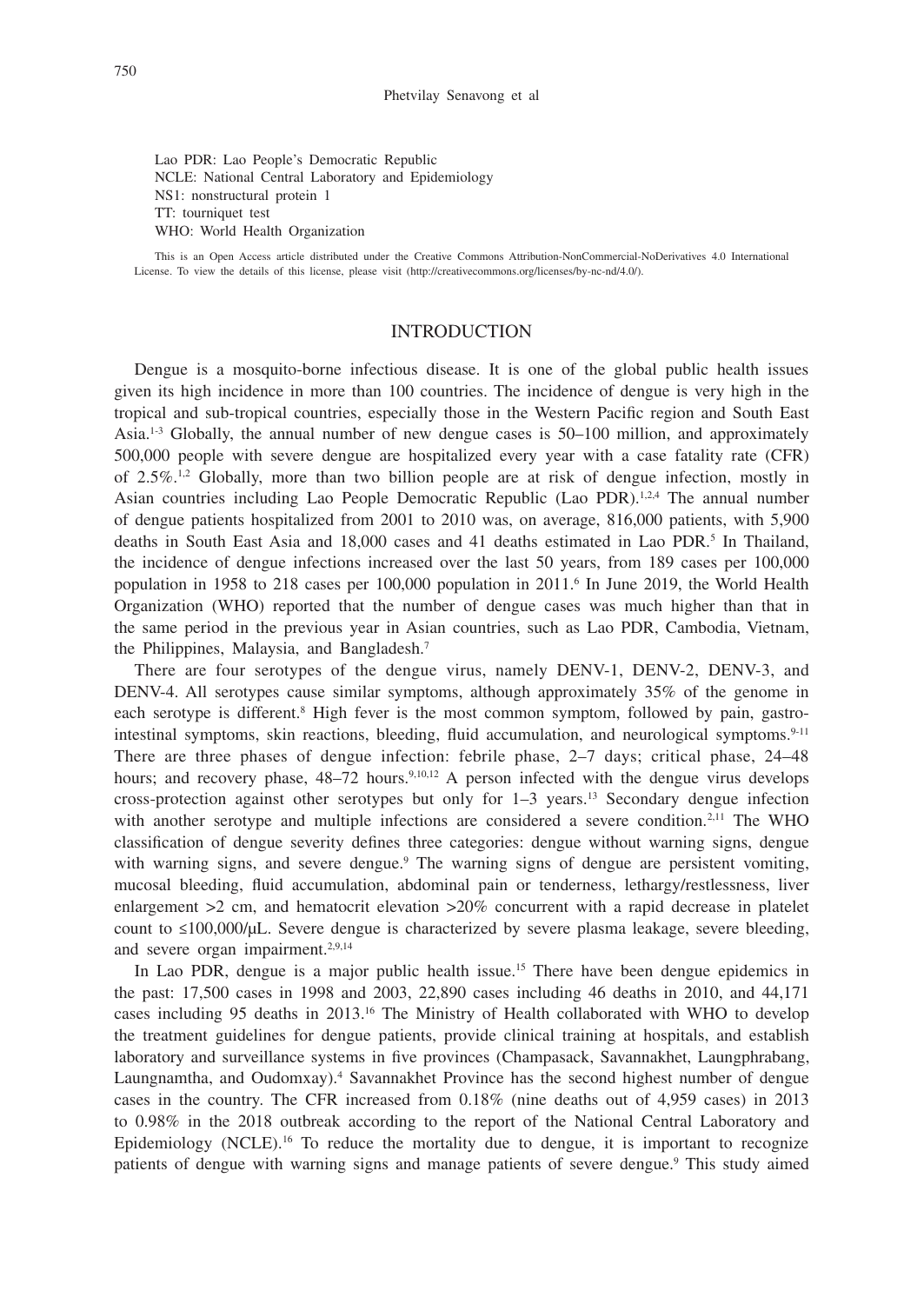to describe the socio-demographic and clinical characteristics of dengue inpatients at a provincial hospital, and to identify factors associated with severe dengue.

## MATERIALS AND METHODS

#### *Study design and participants*

This was a retrospective study involving dengue patients who were admitted to the intensive care unit, internal medicine ward, and pediatric ward of Savannakhet Provincial Hospital between January 2018 and April 2019. Patients were diagnosed with dengue by detection of nonstructural protein 1 (NS1) antigen on reverse transcription polymerase chain reaction or immunoglobulin M (IgM) and IgG antibodies on enzyme linked immunosorbent assay. The examinations were performed at the Savannakhet Provincial Hospital and/or NCLE in Vientiane Capital. Patients whose medical records were unavailable were excluded. In total, 402 dengue patients were included in this study.

## *Definition of clinical symptoms and signs of dengue*

The tourniquet test (TT) is used to determine capillary breakability. A patient's arm was fastened by a blood pressure cuff with the cuff inflated to midway between systolic and diastolic blood pressure for five minutes. When the number of petechiae in a  $2.5 \text{ cm}^2$  area in the distal part of the cuff was more than 15, the test result was considered to be positive.<sup>9,10,17</sup> WHO recommends using the TT as a clinical diagnostic tool for dengue and repeating the test to increase the sensitivity.

Persistent vomiting was defined as a patient vomiting more than two times within 24 hours. Mucosal bleeding included bleeding in the gums, conjunctiva, skin ecchymosis or purpura. Fluid accumulation included namely pleural effusion, pulmonary edema, and ascites, was diagnosed using chest radiography and abdominal ultrasonography. Liver enlargement was measured using abdominal examination (palpation and percussion) and abdominal ultrasonography.<sup>2,9,10,14</sup>

#### *Diagnosis of severe dengue*

Patients were diagnosed with severe dengue when they met at least one of three criteria: severe plasma leakage, severe bleeding, and severe organ impairment. Severe plasma leakage was diagnosed when a patient had plasma leakage with symptoms of shock, such as weak and rapid pulse, cold extremities, capillary refill time (CRT) greater than 2 seconds, narrow pulse pressure ( $\leq 20$  mmHg) with normal or slightly high systolic blood pressure (eg, 110/95 mmHg) in compensating shock, lower blood pressure than normal in hypotensive shock, or prolonged shock. CRT is measured by the time it takes for color to return to an external capillary bed after pressure is applied to cause blanching, and the CRT is usually 2 seconds or less in healthy people.9,10,18 Severe plasma leakage is the main cause of dengue shock syndrome, which is a form of hypovolemic shock, and acute respiratory distress syndrome (ARDS).<sup>2,9,12</sup>

Severe bleeding was diagnosed with clinical symptoms, such as gastrointestinal bleeding (blood in vomit, melena) or severe vaginal bleeding, with decreasing levels of hematocrit and hemoglobin, and shock status without recovery after crystalloid resuscitation.<sup>4,9,10</sup>

Severe organ impairment occurs when a patient is in a prolonged shock status.<sup>9,12</sup> Severe organ impairment was diagnosed when a patient met at least one of the criteria of acute kidney injury (AKI), ARDS, acute liver failure with encephalopathy or encephalitis, and cardiomyopathy.<sup>9</sup> AKI can lead to pulmonary edema and respiratory distress. AKI was diagnosed when the urine output was less than 0.5 mL/kg/h with a rise in the creatinine level  $\geq 2$  mg/dL. To confirm the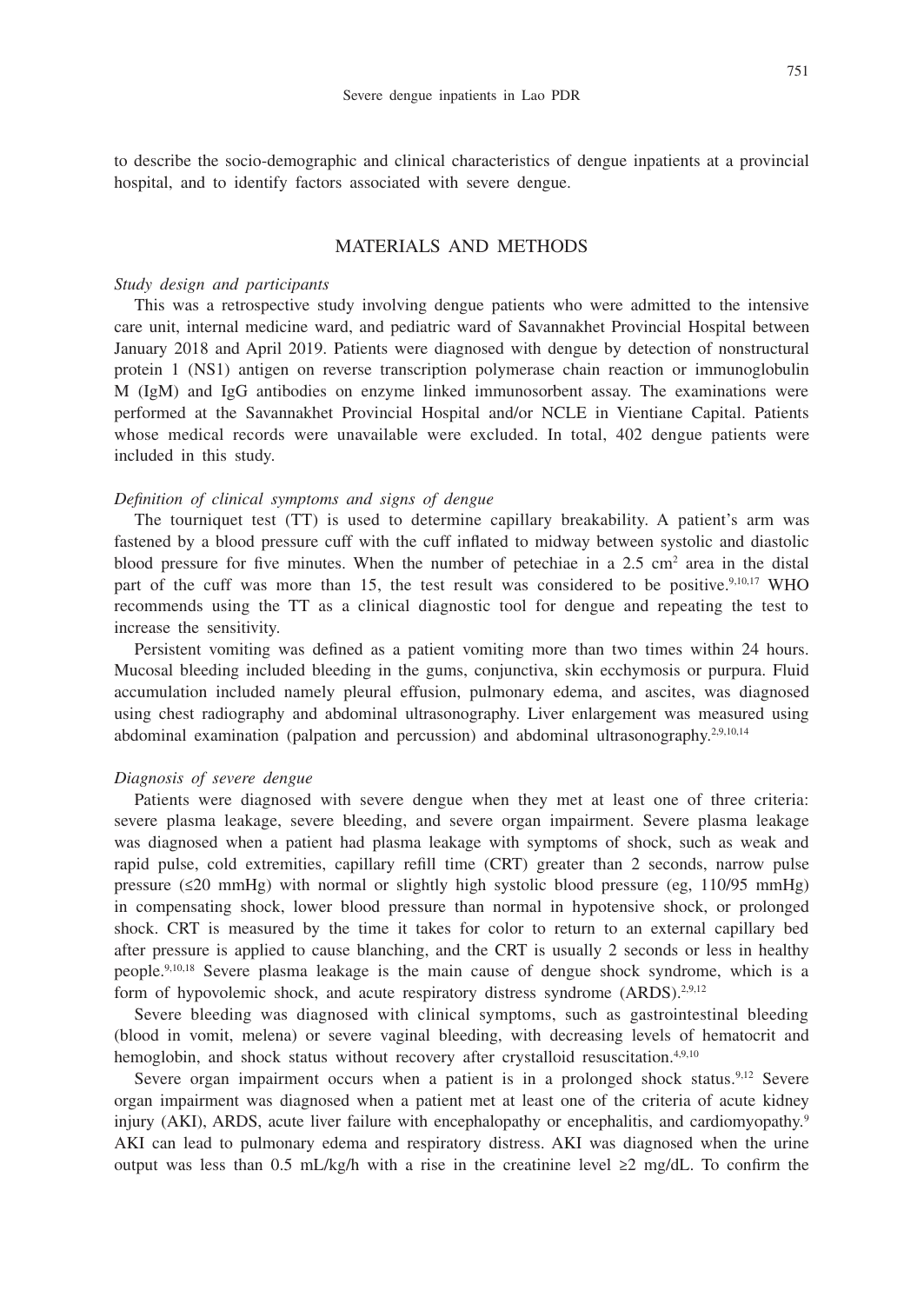diagnosis of ARDS, pulmonary edema and respiratory distress were identified by wheezing or crepitation on pulmonary examination, besides the respiratory rate measurements and chest radiography findings.9,18 Although the criteria were not clearly set, acute liver failure was diagnosed by an increase in alanine aminotransferase (ALT) and aspartate aminotransferase (AST) levels of ≥1,000U/L with jaundice symptom, increase in total bilirubin with coagulopathy, and hepatic encephalopathy with no evidence of prior liver disease. The symptoms of hepatic encephalopathy included movement disorder, change in mood or personality, and, in the advanced stage, coma. Cardiomyopathy was diagnosis using electrocardiogram and echocardiography.<sup>9,12,19</sup>

## *Data collection*

The following data were collected from the medical record books of the hospital: (1) dates of admission and discharge, (2) socio-demographic data (age, sex, occupation, nationality, ethnic group, and religion), (3) medical history (congenital disease, pregnancy, obesity, diabetic, hypertension, renal failure, liver diseases, chronic hemolytic diseases, and peptic ulcer), (4) usage of a health facility before admission to the hospital (pharmacies, private clinics, health centers, district hospitals, and the provincial hospital), (5) clinical symptoms and signs on admission, (6) final diagnosis of dengue (dengue without warning signs, dengue with warning signs, severe dengue), and (7) laboratory data on admission (hemoglobin, hematocrit, platelet, creatinine, glucose, sodium, ALT, and AST levels). Clinical symptoms and signs included general symptoms (fever, TT, or skin rash), pain and ache (headache, myalgia, general body ache, or arthralgia), gastrointestinal symptoms (nausea, anorexia, severe abdominal pain, vomiting, persistent vomiting, or liver enlargement), plasma leakage (ascites or pleural effusion), cardiovascular signs (CRT, weak and rapid pulse, or cold extremities), bleeding (petechiae, mucosal bleeding, severe vaginal bleeding, melena, or blood in vomit), and neurological symptoms (lethargy/restlessness, dizziness, or convulsion).

## *Statistical analysis*

Final diagnoses were categorized into non-severe dengue and severe dengue. Non-severe dengue included dengue with or without warning signs. A chi-square test was performed to examine a relationship between two categorical variables, but Fisher's exact test was used when more than 20% of cells had expected frequencies <5. A *t*-test was performed to compare the means of two groups. A logistic regression model was used to determine the odds ratio (OR) and 95% confidence interval (CI). In the logistic regression analyses on severe dengue, age, sex, occupation, usage of health facilities before admission, and clinical symptoms and signs on admission were used as independent variables. In adults, 15 clinical signs on admission were used: fever, TT, skin rash, headache, myalgia, general body ache, arthralgia, nausea, anorexia, severe abdominal pain, vomiting, persistent vomiting, pleural effusions, mucosal bleeding and dizziness. In children, the same signs, except dizziness, were included because young children might find it difficult to explain dizziness. Multivariable logistic regression analyses on the final diagnosis of severe dengue were performed in the forced-entry method, and the forward and backward stepwise selection. The criteria for variable selection were P <0.05 for adding variables, and  $P > 0.1$  for removing variables. A p-value <0.05 was deemed to be statistically significant. Data were analyzed using IBM SPSS statistic software version 26 (IBM SPPS Inc).

#### *Ethical considerations*

The requirement for written informed consent was waived owing to the retrospective nature of the study, and ethical approval for this study was obtained from the National Ethics Committee for Health Research, Ministry of Health, on August 9, 2019 (issue number 089/NECHR).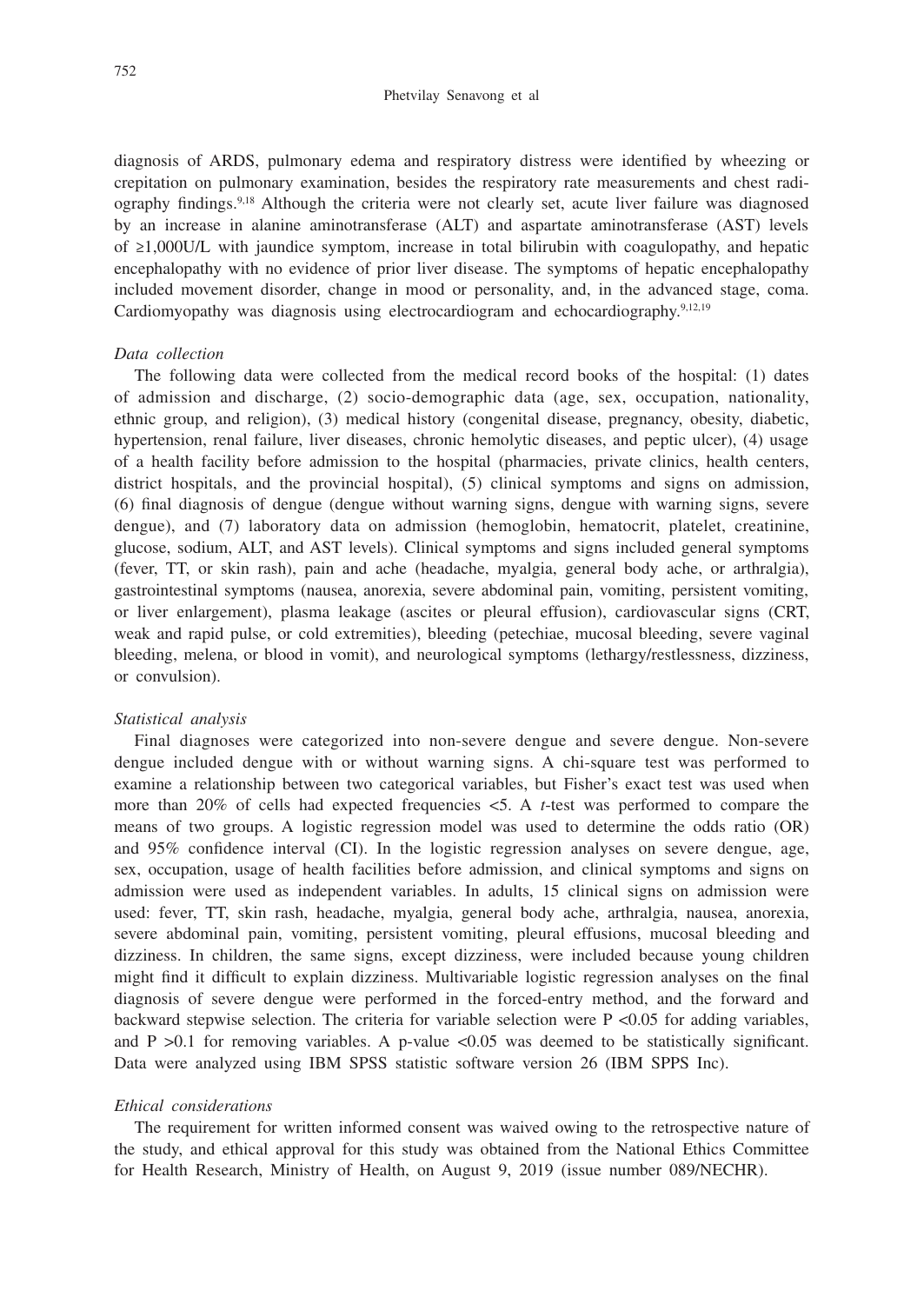#### RESULTS

Fig. 1 shows that the number of dengue inpatients at the Savannakhet Provincial Hospital was higher in the rainy season (from July to October) than in the dry season (from November to June). The highest number of admissions per week was 36 during weeks 29 and 33.



**Fig. 1** Distribution of dengue inpatients at Savannakhet Provincial Hospital from January 2018 to April 2019

The black (adults) and grey (children) bars show the number of dengue patients who were admitted to the

A total of 402 (196 male and 206 female) dengue patients were included in this study (Table 1). There were 179 children aged 1–14 years and 223 adults aged ≥15 years. Most patients were Lao-lum (94.0%) and Buddhist (93.8%). The underlying conditions were peptic ulcers in nine patients, hypertension in seven patients, obesity in six patients, pregnancy in three patients, and renal failure in one patient.

Table 2 shows a comparison of characteristics and clinical factors between children and adults. The children's group had significantly more female patients (57.0%) than the adult group  $(46.6\%, P = 0.039)$ . Children used health facilities before admission more often  $(84.9\%)$  than adults (47.9%, *P* <0.001). Of the 107 adult patients who used health facilities, most patients visited district hospitals or the provincial hospital ( $n = 100$ ). The major symptoms on admission were pain and ache, such as headache (96.8%), myalgia (92.5%), general body ache (88.6%), and arthralgia (74.1%). The common gastrointestinal symptoms were nausea (68.4%), anorexia (59.5%), severe abdominal pain (57.2%), vomiting (48.5%), dizziness (42.3%), and mucosal bleeding (28.9%). The TT result was positive in 85.0% of the patients. Ascites and convulsion were observed only in four patients and one patient, respectively. There were significant differences in many clinical signs on admission between children and adults patients, and children had more symptoms than adults: general body ache (95.0% vs. 83.4%,  $P$  <0.001), arthralgia (82.7% vs.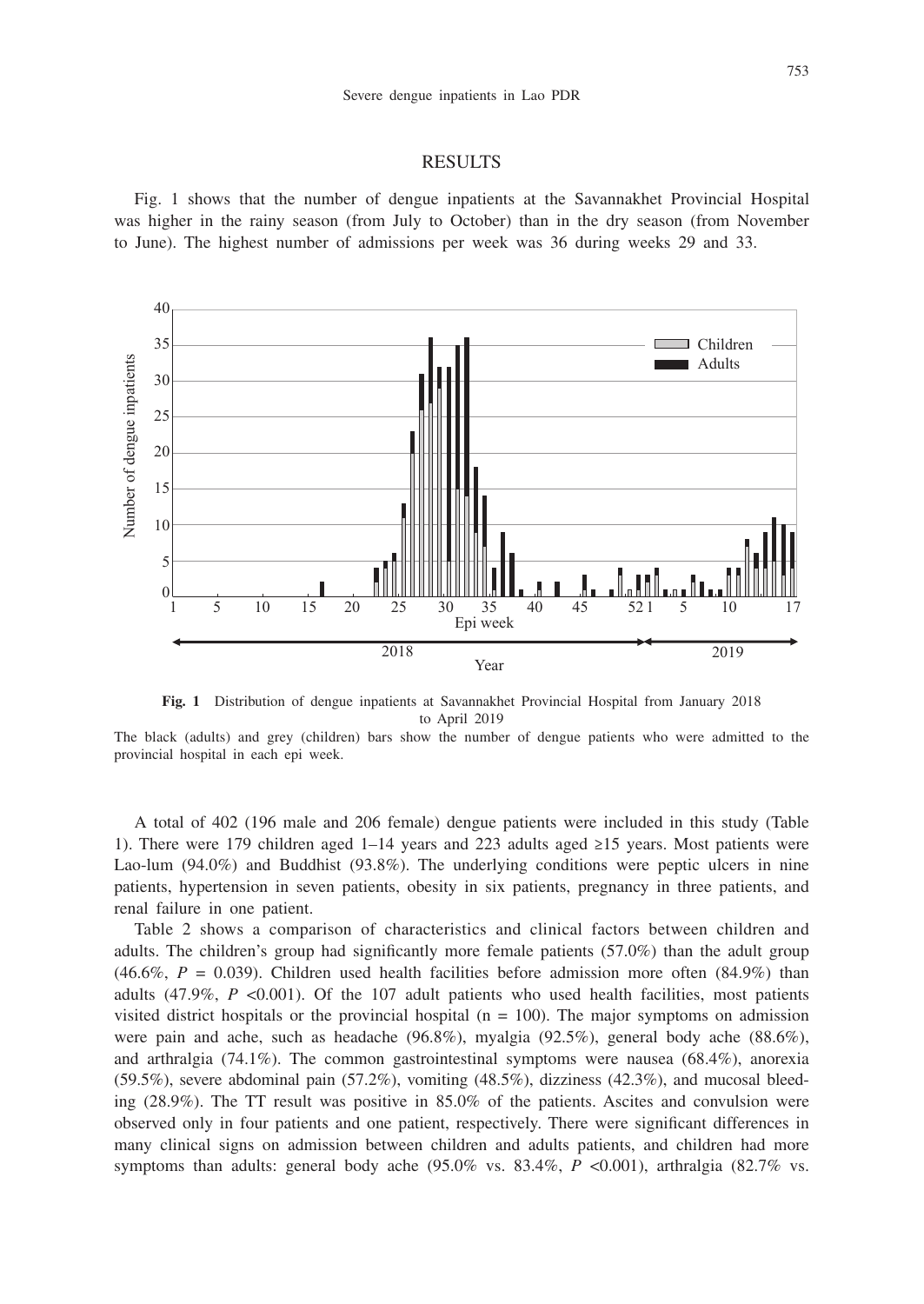67.3%, *P* <0.001), nausea (88.3% vs. 52.5%, *P* <0.001), anorexia (84.9% vs. 39.0%, *P* <0.001), severe abdominal pain  $(72.1\% \text{ vs. } 45.3\%, P < 0.001)$ , vomiting  $(51.8\% \text{ vs. } 48.2\%, P = 0.004)$ , persistent vomiting (32.4% vs. 10.3%, *P* <0.001), cold extremities (28.5% vs. 9.4%, *P* <0.001), and lethargy/restlessness (10.0% vs.  $2.7\%$ ,  $P = 0.002$ ). The objective signs that children showed more than adults were weak pulse  $(17.3\% \text{ vs. } 5.4\%, P < 0.001)$ , liver enlargement  $(21.8\% \text{ vs. } 2.0\%)$ 0.4%, *P* <0.001), and CRT >2s (21.2% vs. 11.2%,  $P = 0.006$ ). Severe vaginal bleeding was found in nine of 104 female adult patients (6.4%).

The final diagnosis was severe dengue in 205 patients (51.0%), and the incidence of severe dengue in children  $(69.8\%)$  was significantly higher than that in adults  $(35.9\%)$  ( $P < 0.001$ , Table 2). The mean hospitalization duration was 3.2 days (standard deviation 1.3), and it was significantly longer in children than adults  $(3.5 \text{ days vs } 3.0 \text{ days}, P = 0.006)$ . There was no case of death in our study population.

|                      |                | Total     |                          | Children  | Adults<br>$(N=223)$         |        |  |
|----------------------|----------------|-----------|--------------------------|-----------|-----------------------------|--------|--|
| Variables            |                | $(N=402)$ |                          | $(N=179)$ |                             |        |  |
|                      | $\mathbf n$    | $(\%)$    | $\mathbf n$              | $(\%)$    | $\mathbf n$                 | $(\%)$ |  |
| Age (years)          |                |           |                          |           |                             |        |  |
| $1 - 4$              | $11\,$         | (2.7)     | 11                       | (6.1)     |                             |        |  |
| $5 - 14$             | 168            | (41.8)    | 168                      | (93.9)    |                             |        |  |
| $15 - 24$            | 125            | (31.1)    | $\overline{\phantom{0}}$ |           | 125                         | (56.1) |  |
| $25 - 44$            | 85             | (21.2)    |                          |           | 85                          | (38.1) |  |
| $45 - 82$            | 13             | (3.2)     |                          |           | 13                          | (5.8)  |  |
| Sex                  |                |           |                          |           |                             |        |  |
| Male                 | 196            | (48.8)    | 77                       | (43.0)    | 119                         | (53.4) |  |
| Female               | 206            | (51.2)    | 102                      | (57.0)    | 104                         | (46.6) |  |
| Occupation           |                |           |                          |           |                             |        |  |
| None                 | 80             | (19.9)    | 52                       | (29.0)    | 28                          | (12.6) |  |
| Student              | 193            | (48.0)    | 126                      | (70.4)    | 67                          | (30.0) |  |
| Officer              | 16             | (4.0)     | $\overline{\phantom{a}}$ |           | 16                          | (7.2)  |  |
| Farmer/self-employed | 113            | (28.1)    | $\mathbf{1}$             | (0.6)     | 112                         | (50.2) |  |
| Nationality          |                |           |                          |           |                             |        |  |
| Lao                  | 398            | (99.0)    | 178                      | (99.4)    | 220                         | (98.7) |  |
| Other <sup>a</sup>   | $\overline{4}$ | (1.0)     | $\mathbf{1}$             | (0.6)     | 3                           | (1.3)  |  |
| Ethnic group         |                |           |                          |           |                             |        |  |
| Lao-lum              | 378            | (94.0)    | 158                      | (88.3)    | 220                         | (98.7) |  |
| Other <sup>b</sup>   | 24             | (6.0)     | 21                       | (11.7)    | $\ensuremath{\mathfrak{Z}}$ | (1.3)  |  |
| Religion             |                |           |                          |           |                             |        |  |
| <b>Buddhist</b>      | 377            | (93.8)    | 158                      | (88.3)    | 219                         | (98.2) |  |
| Other <sup>c</sup>   | 25             | (6.2)     | 21                       | (11.7)    | $\overline{4}$              | (1.8)  |  |

**Table 1** Socio-demographic characteristics of patients according to children and adults

a Other includes Vietnamese and Chinese.

b Other includes Khemu and Hmong.

c Other includes Ghost and Christian.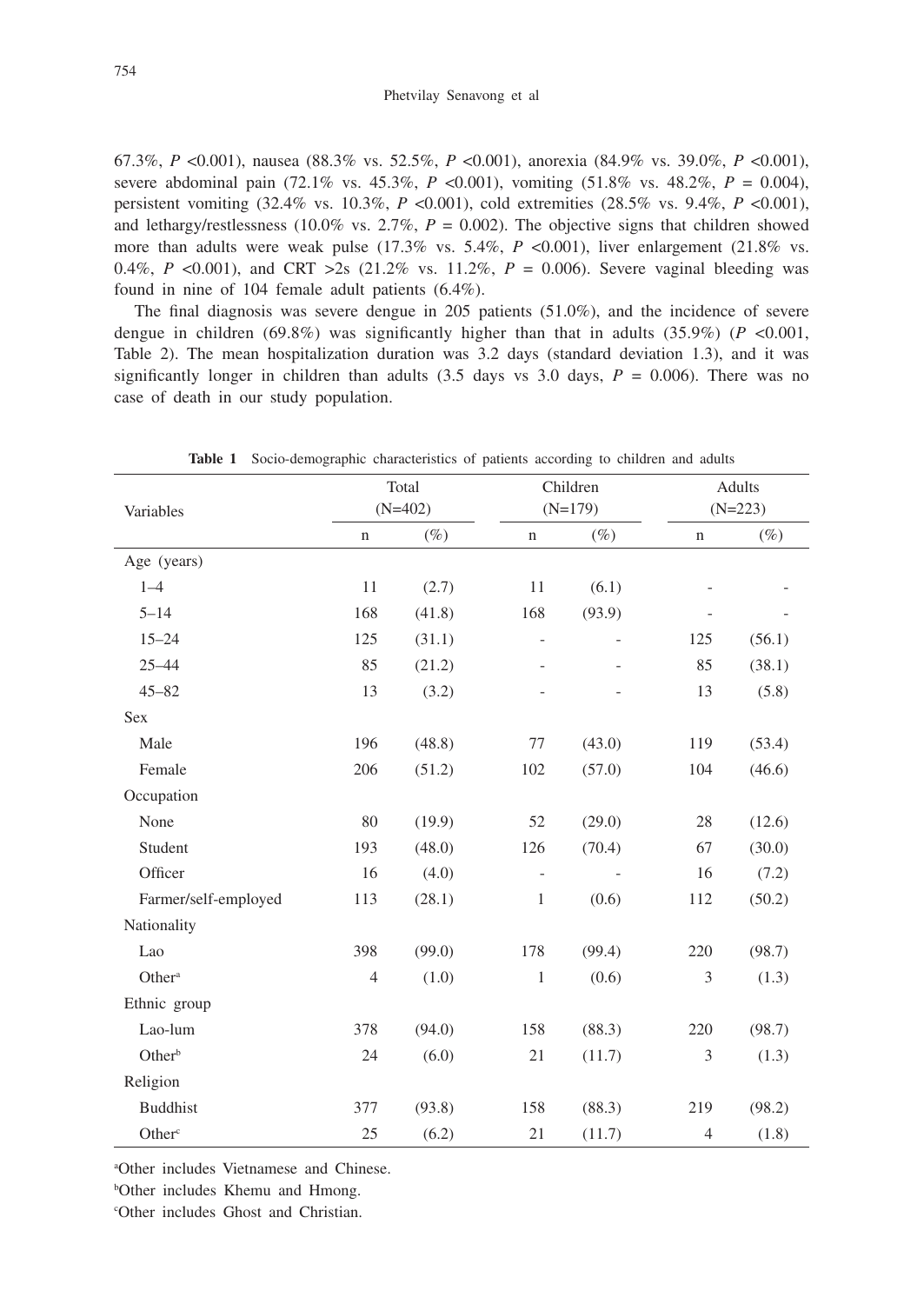| Variables                                 |                | Total<br>$(N=402)$ |                | Children<br>$(N=179)$ | Adults<br>$(N=223)$ | $P$ -value <sup>a</sup> |         |
|-------------------------------------------|----------------|--------------------|----------------|-----------------------|---------------------|-------------------------|---------|
|                                           | $\mathbf n$    | $(\%)$             | $\mathbf n$    | $(\%)$                | $\mathbf n$         | $(\%)$                  |         |
| Sex                                       |                |                    |                |                       |                     |                         |         |
| Male                                      | 196            | (48.8)             | 77             | (43.0)                | 119                 | (53.4)                  | 0.039   |
| Female                                    | 206            | (51.2)             | 102            | (57.0)                | 104                 | (46.6)                  |         |
| Use of health facilities before admission |                |                    |                |                       |                     |                         |         |
| No                                        | 143            | (35.6)             | 27             | (15.1)                | 116                 | (52.0)                  | < 0.001 |
| Pharmacy                                  | 26             | (6.5)              | 24             | (13.4)                | $\overline{c}$      | (0.9)                   |         |
| Hospitalb                                 | 213            | (53.0)             | 113            | (63.1)                | 100                 | (44.8)                  |         |
| Other <sup>c</sup>                        | 20             | (5.0)              | 15             | (8.4)                 | 5                   | (2.2)                   |         |
| Clinical symptoms and signs on admission  |                |                    |                |                       |                     |                         |         |
| General                                   |                |                    |                |                       |                     |                         |         |
| Fever                                     | 89             | (22.1)             | 39             | (21.8)                | 50                  | (22.4)                  | 0.879   |
| Tourniquet test $(+)$                     | 342            | (85.0)             | 158            | (88.3)                | 184                 | (82.5)                  | 0.107   |
| Skin rash                                 | 32             | (8.0)              | 17             | (9.5)                 | 15                  | (6.7)                   | 0.308   |
| Pain and ache                             |                |                    |                |                       |                     |                         |         |
| Headache                                  | 389            | (96.8)             | 173            | (96.6)                | 216                 | (96.9)                  | 0.905   |
| Myalgia                                   | 372            | (92.5)             | 167            | (93.3)                | 205                 | (91.9)                  | 0.604   |
| General body ache                         | 356            | (88.6)             | 170            | (95.0)                | 186                 | (83.4)                  | < 0.001 |
| Arthralgia                                | 298            | (74.1)             | 148            | (82.7)                | 150                 | (67.3)                  | < 0.001 |
| Gastro intestinal system                  |                |                    |                |                       |                     |                         |         |
| Nausea                                    | 275            | (68.4)             | 158            | (88.3)                | 117                 | (52.5)                  | < 0.001 |
| Anorexia                                  | 239            | (59.5)             | 152            | (84.9)                | 87                  | (39.0)                  | < 0.001 |
| Severe abdominal pain                     | 230            | (57.2)             | 129            | (72.1)                | 101                 | (45.3)                  | < 0.001 |
| Vomiting                                  | 195            | (48.5)             | 101            | (51.8)                | 94                  | (48.2)                  | 0.004   |
| Persistent vomiting                       | 81             | (20.1)             | 58             | (32.4)                | 23                  | (10.3)                  | < 0.001 |
| Liver enlargement                         | 40             | (10.0)             | 39             | (21.8)                | $\mathbf{1}$        | (0.4)                   | < 0.001 |
| Plasma leakage                            |                |                    |                |                       |                     |                         |         |
| Pleural effusions                         | 11             | (2.7)              | 3              | (1.7)                 | 8                   | (3.6)                   | 0.359   |
| Ascites                                   | 4              | (1.0)              | $\mathbf{1}$   | (0.6)                 | 3                   | (1.3)                   | 0.632   |
| Cardiovascular system                     |                |                    |                |                       |                     |                         |         |
| CRT > 2s                                  | 63             | (15.7)             | 38             | (21.2)                | 25                  | (11.2)                  | 0.006   |
| Weak pulse                                | 43             | (10.7)             | 31             | (17.3)                | 12                  | (5.4)                   | < 0.001 |
| Cold extremities                          | 72             | (17.9)             | 51             | (28.5)                | 21                  | (9.4)                   | < 0.001 |
| Bleeding                                  |                |                    |                |                       |                     |                         |         |
| Petechia                                  | $\overline{7}$ | (1.7)              | 3              | (6.0)                 | $\overline{4}$      | (20.0)                  | 1.000   |
| Mucosal bleeding                          | 116            | (28.9)             | 58             | (32.4)                | 58                  | (26.0)                  | 0.160   |
| Sever vaginal bleeding                    | 9              | (2.2)              | $\mathbf{0}$   | (0.0)                 | 9                   | (4.0)                   |         |
| Melena                                    | 14             | (3.5)              | 8              | (4.5)                 | 6                   | (2.7)                   | 0.334   |
| Blood in vomit                            | $\tau$         | (1.7)              | 5              | (2.8)                 | $\overline{c}$      | (0.9)                   | 0.250   |
| Central nervous system                    |                |                    |                |                       |                     |                         |         |
| Lethargy/restless                         | 24             | (6.0)              | 18             | (10.0)                | 6                   | (2.7)                   | 0.002   |
| <b>Dizziness</b>                          | 170            | (42.3)             | 101            | (56.4)                | 69                  | (40.6)                  | < 0.001 |
| Convulsion                                | $\mathbf{1}$   | (0.2)              | $\overline{0}$ | (0.0)                 | 1                   | (0.4)                   | 1.000   |
| Final diagnosis                           |                |                    |                |                       |                     |                         |         |
| Non-severe dengue                         | 197            | (49.0)             | 54             | (30.2)                | 143                 | (64.1)                  | < 0.001 |
| Severe dengue                             | 205            | (51.0)             | 125            | (69.8)                | 80                  | (35.9)                  |         |
| Hospitalization period (days)             |                |                    |                |                       |                     |                         |         |
| Mean (SD)                                 | 3.2            | (1.3)              | 3.5            | (1.2)                 | 3.0                 | (1.3)                   | 0.006   |
|                                           |                |                    |                |                       |                     |                         |         |

**Table 2** Comparison of clinical factors between children and adults

CRT >2s, capillary refill times more than 2 seconds.

SD: standard deviation

a A *t*-test was used for comparison of the mean of hospitalization period. A chi-square test and Fisher's exact test were used for the other variables.

b Hospital includes district hospitals and the provincial hospital. c Other includes health centers and private clinics.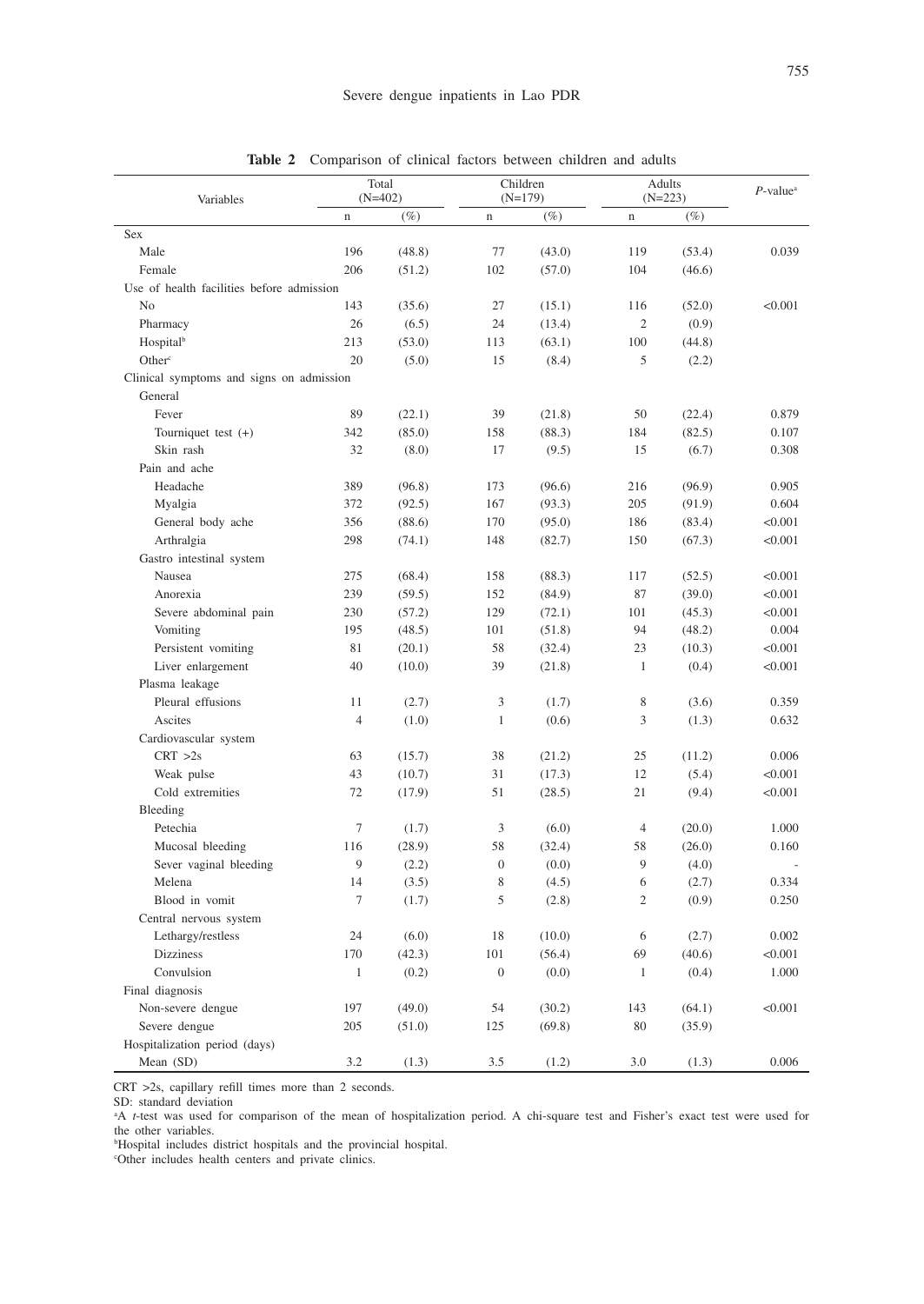|                                           | Non-severe<br>Severe       |                             | Crude OR                                     | Adjusted OR                          | $P-$  |  |
|-------------------------------------------|----------------------------|-----------------------------|----------------------------------------------|--------------------------------------|-------|--|
| Variables                                 | dengue $(N=54)$<br>$n(\%)$ | dengue $(N=125)$<br>$n(\%)$ | $(95\% \text{ CI})$                          | $(95\% \text{ CI})^3$                | value |  |
| Age group (years)                         |                            |                             |                                              |                                      |       |  |
| $0 - 4$                                   | 1(9.1)                     | 10(90.9)                    | 1 (Reference)                                | 1 (Reference)                        | 0.08  |  |
| $5 - 14$                                  | 53 (31.5)                  | 115 (68.5)                  | $0.22$ $(0.03-1.74)$                         | $0.10(0.01 - 1.32)$                  |       |  |
| Sex                                       |                            |                             |                                              |                                      |       |  |
| Male                                      | 26 (33.8)                  | 51 (66.2)                   | 1 (Reference)                                | 1 (Reference)                        | 0.43  |  |
| Female                                    | 28 (27.5)                  | 74 (72.5)                   | $1.35(0.71-2.56)$                            | $1.34(0.65 - 2.78)$                  |       |  |
| Occupation                                |                            |                             |                                              |                                      |       |  |
| Student                                   | 39 (31.0)                  | 87 (69.0)                   | 1 (Reference)                                | 1 (Reference)                        | 0.52  |  |
| None                                      | 15 (28.3)                  | 38 (71.7)                   | $1.15(0.10-13.06)$                           | $0.75(0.31 - 1.81)$                  |       |  |
| Use of health facilities before admission |                            |                             |                                              |                                      |       |  |
| No<br>Pharmacy                            | 7(25.9)                    | 20(74.1)                    | 1 (Reference)                                | 1 (Reference)<br>$0.39(0.83 - 1.81)$ | 0.23  |  |
| Hospitalb                                 | 9(37.5)<br>35 (31.0)       | 15(62.5)<br>78 (69.0)       | $0.58$ $(0.18-1.93)$<br>$0.78$ $(0.30-2.01)$ | $0.60(0.17-2.16)$                    | 0.43  |  |
| Other <sup>c</sup>                        | 3(20.0)                    | 12(80.0)                    | $1.40(0.30 - 6.47)$                          | $1.33(0.21 - 8.25)$                  | 0.76  |  |
| Clinical symptoms and signs on admission  |                            |                             |                                              |                                      |       |  |
| Fever                                     |                            |                             |                                              |                                      |       |  |
| No                                        | 43 (30.7)                  | 97 (69.3)                   | 1 (Reference)                                | 1 (Reference)                        | 0.66  |  |
| Yes                                       | 11 (28.2)                  | 28 (71.8)                   | $1.13(0.52 - 2.47)$                          | $1.26(0.45-3.50)$                    |       |  |
| Tourniquet test                           |                            |                             |                                              |                                      |       |  |
| $(-)$                                     | 5(23.8)                    | 16(76.2)                    | 1 (Reference)                                | 1 (Reference)                        | 0.27  |  |
| $(+)$                                     | 49 (31.0)                  | 109(69.0)                   | $0.70(0.24 - 2.01)$                          | $0.50(0.15-1.70)$                    |       |  |
| Skin rash                                 |                            |                             |                                              |                                      |       |  |
| No                                        | 49 (30.2)                  | 113 (69.8)                  | 1 (Reference)                                | 1 (Reference)                        | 0.48  |  |
| Yes                                       | 5(29.4)                    | 12(70.6)                    | $1.04(0.35-3.11)$                            | $0.62$ $(0.17-2.31)$                 |       |  |
| Headache                                  |                            |                             |                                              |                                      |       |  |
| No                                        | 3(50.0)                    | 3(50.0)                     | 1 (Reference)                                | 1 (Reference)                        | 0.62  |  |
| Yes                                       | 51 (29.5)                  | 122(70.5)                   | $2.39(0.47 - 12.25)$                         | $1.69$ $(0.21-13.46)$                |       |  |
| Myalgia                                   |                            |                             |                                              |                                      |       |  |
| No                                        | 4(33.3)                    | 8(66.7)                     | 1 (Reference)                                | 1 (Reference)                        | 0.78  |  |
| Yes<br>General body ache                  | 50 (29.9)                  | 117(70.1)                   | $1.17(0.34 - 4.06)$                          | $1.29(0.21 - 8.02)$                  |       |  |
| No                                        | 2(22.2)                    | 7(77.8)                     | 1 (Reference)                                | 1 (Reference)                        | 0.47  |  |
| Yes                                       | 52 (30.6)                  | 118 (69.4)                  | $0.65$ $(0.13 - 3.23)$                       | $0.48$ $(0.07-3.56)$                 |       |  |
| Arthralgia                                |                            |                             |                                              |                                      |       |  |
| No                                        | 12 (38.7)                  | 19(61.3)                    | 1 (Reference)                                | 1 (Reference)                        | 0.19  |  |
| Yes                                       | 42 (28.4)                  | 106(71.6)                   | $1.59(0.71 - 3.57)$                          | $2.10(0.68 - 6.46)$                  |       |  |
| Nausea                                    |                            |                             |                                              |                                      |       |  |
| No                                        | 11(52.7)                   | 10(47.6)                    | 1 (Reference)                                | 1 (Reference)                        | 0.04  |  |
| Yes                                       | 43 (27.2)                  | 115 (72.8)                  | $2.94$ $(1.17-7.42)^{*}$                     | $3.57(1.05-12.09)$                   |       |  |
| Anorexia                                  |                            |                             |                                              |                                      |       |  |
| No                                        | 9(33.3)                    | 18 (66.7)                   | 1 (Reference)                                | 1 (Reference)                        | 0.89  |  |
| Yes                                       | 45 (29.6)                  | 107(70.4)                   | $1.19(0.50-2.85)$                            | $0.91(0.25 - 3.38)$                  |       |  |
| Severe abdominal pain                     |                            |                             |                                              |                                      |       |  |
| No                                        | 16 (32.0)                  | 34 (68.0)                   | 1 (Reference)                                | 1 (Reference)                        | 0.42  |  |
| Yes                                       | 38 (29.5)                  | 91 (70.5)                   | $1.13(0.56-2.28)$                            | $0.69$ $(0.27-1.72)$                 |       |  |
| Vomiting                                  |                            |                             |                                              |                                      |       |  |
| No                                        | 29 (37.2)                  | 49 (62.8)                   | 1 (Reference)<br>$1.80(0.95 - 3.43)$         | 1 (Reference)<br>$1.33(0.37-3.08)$   | 0.51  |  |
| Yes<br>Persistent vomiting                | 25 (24.8)                  | 76 (75.2)                   |                                              |                                      |       |  |
| No                                        | 41 (33.9)                  | 80 (66.1)                   | 1 (Reference)                                | 1 (Reference)                        | 0.06  |  |
| Yes                                       | 13 (22.4)                  | 45 (77.6)                   | $1.77(0.86 - 3.66)$                          | 2.56 (0.97-6.75)                     |       |  |
| Liver enlargement                         |                            |                             |                                              |                                      |       |  |
| No                                        | 45 (32.1)                  | 95 (67.9)                   | 1 (Reference)                                | 1 (Reference)                        | 0.18  |  |
| Yes                                       | 9(23.1)                    | 30 (76.9)                   | $1.58(0.69 - 3.60)$                          | $1.90(0.75 - 4.85)$                  |       |  |
| Mucosal bleeding                          |                            |                             |                                              |                                      |       |  |
| No                                        | 36 (29.8)                  | 85 (70.2)                   | 1 (Reference)                                | 1 (Reference)                        | 0.32  |  |
| Yes                                       | 18 (31.0)                  | 40(69.0)                    | $0.94(0.48 - 1.86)$                          | $0.67$ $(0.30-1.48)$                 |       |  |

|             |  |  | Table 3 Association between socio-demographic factors and clinical signs on admission with severe dengue |  |  |  |  |  |  |  |  |  |
|-------------|--|--|----------------------------------------------------------------------------------------------------------|--|--|--|--|--|--|--|--|--|
| in children |  |  |                                                                                                          |  |  |  |  |  |  |  |  |  |

OR: odds ratio<br>CI: confident interval<br>"Adjusted for all variables listed in the table.<br>"Hospital includes district hospitals and the provincial hospital.<br>"Other includes private clinics and health care centers.<br>"P <0.05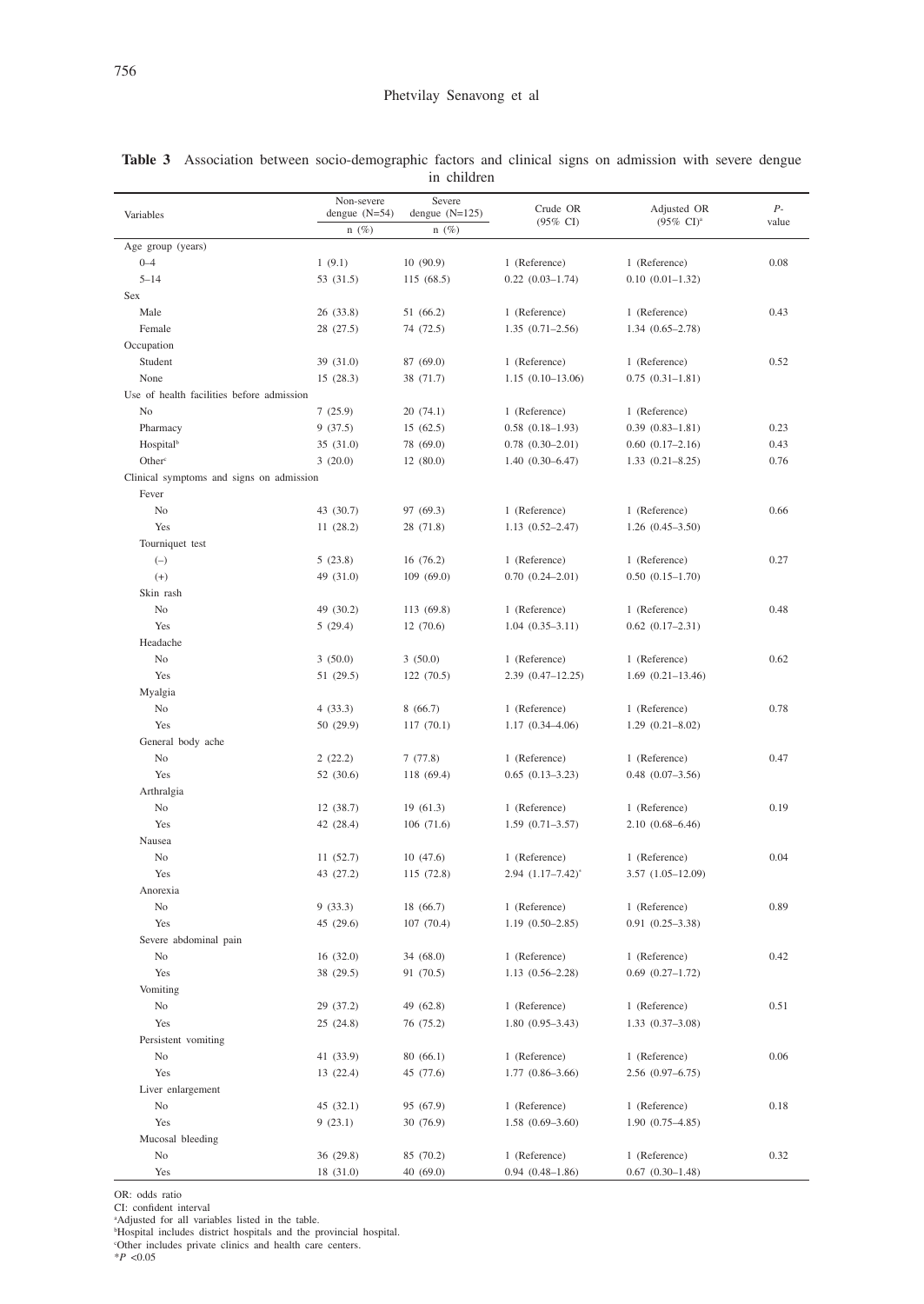| I | ×           | I |
|---|-------------|---|
|   | I<br>۰<br>× | ۰ |

|                                           |                                   | adults                       |                                 |                                               |               |
|-------------------------------------------|-----------------------------------|------------------------------|---------------------------------|-----------------------------------------------|---------------|
| Variables                                 | Non-severe<br>dengue<br>$(N=143)$ | Severe<br>dengue<br>$(N=80)$ | Crude OR<br>$(95\% \text{ CI})$ | Adjusted OR<br>$(95\% \text{ CI})^{\text{a}}$ | $P-$<br>value |
|                                           | $n(\%)$                           | $n(\%)$                      |                                 |                                               |               |
| Age group (years)                         |                                   |                              |                                 |                                               |               |
| $15 - 24$                                 | 74 (59.2)                         | 51 (40.8)                    | 1 (Reference)                   | 1 (Reference)                                 |               |
| $25 - 44$                                 | 57 (67.1)                         | 28 (32.9)                    | $0.71(0.41 - 1.27)$             | $0.85(0.42 - 1.71)$                           | 0.65          |
| $45 - 82$                                 | 12 (92.3)                         | 1(7.7)                       | $0.12$ $(0.01-0.96)^*$          | $0.09(0.01-1.06)$                             | 0.06          |
| <b>Sex</b>                                |                                   |                              |                                 |                                               |               |
| Male                                      | 79 (66.4)                         | 40(33.6)                     | 1 (Reference)                   | 1 (Reference)                                 | 0.44          |
| Female                                    | 64 (61.5)                         | 40 (38.5)                    | $1.23(0.71 - 2.13)$             | $1.28(0.69-2.38)$                             |               |
| Occupation                                |                                   |                              |                                 |                                               |               |
| Student                                   | 74 (66.1)                         | 38 (33.9)                    | 1 (Reference)                   | 1 (Reference)                                 | 0.97          |
| Other <sup>b</sup>                        | 69 (62.2)                         | 42 (37.8)                    | $1.71(0.96 - 3.09)$             | $1.01(0.50-2.05)$                             |               |
| Use of health facilities before admission |                                   |                              |                                 |                                               |               |
| No                                        | 77 (66.4)                         | 39 (33.6)                    | 1 (Reference)                   | 1 (Reference)                                 | 0.28          |
| Yes                                       | 66 (61.7)                         | 41(38.3)                     | $1.22(0.71-2.12)$               | $1.44(0.74 - 2.81)$                           |               |
| Clinical symptoms and signs on admission  |                                   |                              |                                 |                                               |               |
| Fever                                     |                                   |                              |                                 |                                               |               |
| No.                                       | 112 (64.7)                        | 61(35.3)                     | 1 (Reference)                   | 1 (Reference)                                 | 0.47          |
| Yes                                       | 31(62.0)                          | 19(38.0)                     | $1.12(0.59-2.15)$               | $1.41(0.55 - 3.57)$                           |               |
| Tourniquet test                           |                                   |                              |                                 |                                               |               |
| $(-)$                                     | 22(56.4)                          | 17(43.6)                     | 1 (Reference)                   | 1 (Reference)                                 | 0.31          |
| $(+)$                                     | 121 (65.8)                        | 63 (34.2)                    | $0.67(0.33-1.36)$               | $0.67(0.30-1.46)$                             |               |
| Skin rash                                 |                                   |                              |                                 |                                               |               |
| No.                                       | 132(63.5)                         | 76 (36.5)                    | 1 (Reference)                   | 1 (Reference)                                 | 0.24          |
| Yes                                       | 11(73.3)                          | 4(26.7)                      | $0.63$ $(0.19-2.05)$            | $0.42(0.10-1.79)$                             |               |
| Headache                                  |                                   |                              |                                 |                                               |               |
| No.                                       | 6(85.7)                           | 1(14.3)                      | 1 (Reference)                   | 1 (Reference)                                 | 0.17          |
| Yes                                       | 137 (63.4)                        | 79 (36.6)                    | $3.46(0.34 - 2.44)$             | 5.73 (0.48-69.27)                             |               |
| Myalgia                                   |                                   |                              |                                 |                                               |               |
| N <sub>0</sub>                            | 12(66.7)                          | 6(33.3)                      | 1 (Reference)                   | 1 (Reference)                                 | 0.64          |
| Yes                                       | 131 (63.9)                        | 74 (36.1)                    | $1.13(0.40-3.13)$               | $0.74$ $(0.20-2.72)$                          |               |
| General body ache                         |                                   |                              |                                 |                                               |               |
| $\rm No$                                  | 21(56.8)                          | 16(43.2)                     | 1 (Reference)                   | 1 (Reference)                                 | 0.09          |
| Yes                                       | 122(65.6)                         | 64 (34.4)                    | $0.69$ $(0.34-1.41)$            | $0.46$ $(0.18-1.14)$                          |               |
| Arthralgia                                |                                   |                              |                                 |                                               |               |
| No                                        | 49 (67.1)                         | 24 (32.9)                    | 1 (Reference)                   | 1 (Reference)                                 | 0.70          |
| Yes                                       | 94 (62.7)                         | 56 (37.3)                    | $1.22(0.67 - 2.19)$             | $0.87$ $(0.44 - 1.74)$                        |               |

**Table 4** Association between socio-demographic factors and clinical signs on admission with sever dengue in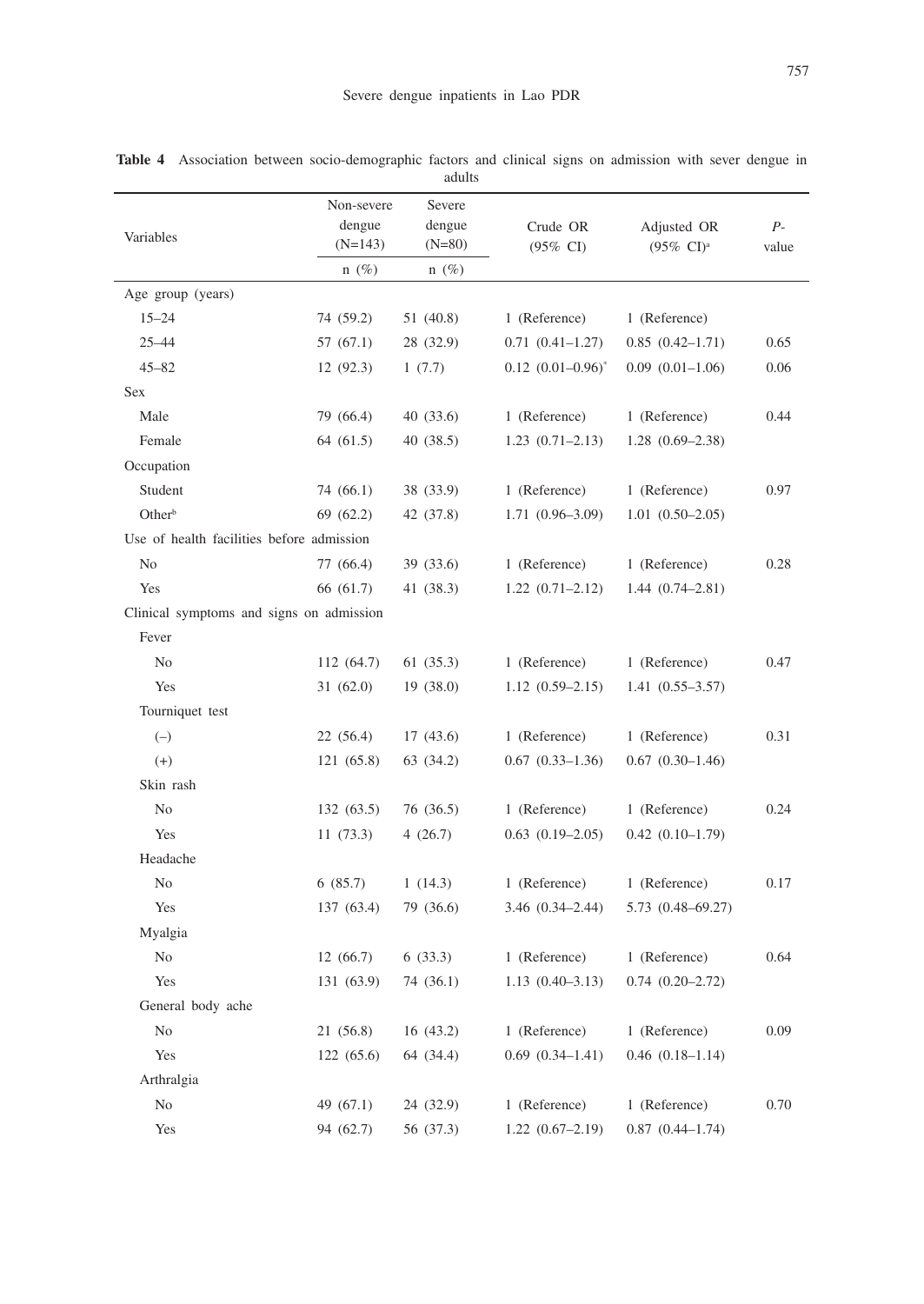| Nausea                |           |             |                       |                      |      |
|-----------------------|-----------|-------------|-----------------------|----------------------|------|
| N <sub>o</sub>        | 67(63.2)  | 39 (36.8)   | 1 (Reference)         | 1 (Reference)        | 0.14 |
| Yes                   | 76(65.0)  | 41(35.0)    | $0.93(0.53-1.60)$     | $0.55(0.25-1.29)$    |      |
| Anorexia              |           |             |                       |                      |      |
| No                    | 91 (66.9) | 45(33.1)    | 1 (Reference)         | 1 (Reference)        | 0.57 |
| Yes                   | 52 (59.8) | 35(40.2)    | $1.36(0.77-2.38)$     | $1.21(0.62 - 2.38)$  |      |
| Severe abdominal pain |           |             |                       |                      |      |
| N <sub>o</sub>        | 80 (65.6) | 42 (34.4)   | 1 (Reference)         | 1 (Reference)        | 0.17 |
| Yes                   | 63(62.4)  | 38 (37.6)   | $1.14(0.66 - 2.00)$   | $0.54(0.22 - 1.31)$  |      |
| Vomiting              |           |             |                       |                      |      |
| N <sub>o</sub>        | 85 (65.9) | 44 $(34.1)$ | 1 (Reference)         | 1 (Reference)        | 0.40 |
| Yes                   | 58 (61.7) | 36(38.3)    | $1.20(0.70-2.08)$     | $1.44(0.62 - 3.37)$  |      |
| Persistent vomiting   |           |             |                       |                      |      |
| N <sub>o</sub>        | 135(67.5) | 65(32.5)    | 1 (Reference)         | 1 (Reference)        | 0.02 |
| Yes                   | 8(34.8)   | 15(65.2)    | 3.89 $(1.57-9.65)$ ** | $3.82(1.23 - 11.92)$ |      |
| Pleural effusions     |           |             |                       |                      |      |
| N <sub>o</sub>        | 140(65.1) | 75 (34.9)   | 1 (Reference)         | 1 (Reference)        | 0.33 |
| Yes                   | 3(37.5)   | 5(62.5)     | $3.11(0.72 - 13.37)$  | $2.47(0.41 - 14.89)$ |      |
| Mucosal bleeding      |           |             |                       |                      |      |
| N <sub>o</sub>        | 111(67.3) | 54 (32.7)   | 1 (Reference)         | 1 (Reference)        | 0.42 |
| Yes                   | 32(55.2)  | 26(44.8)    | $1.67(0.90-3.07)$     | $1.34(0.66 - 2.74)$  |      |
| <b>Dizziness</b>      |           |             |                       |                      |      |
| N <sub>o</sub>        | 105(68.2) | 49 (31.8)   | 1 (Reference)         | 1 (Reference)        | 0.14 |
| Yes                   | 38 (55.1) | 31 (44.9)   | $1.75(0.98-3.13)$     | $1.97(0.81 - 4.81)$  |      |

OR odds ratio

CI: confident interval

a Adjusted for all variables.

b Other includes farmer, self-employee, officer, and no work.

\**P* <0.05, \*\**P* <0.01

To identify factors associated with the final diagnosis of severe dengue, age, sex, and clinical signs on admission were analyzed in children and adults. Regarding pediatric patients, bivariate logistic regression analysis showed that the diagnosis of severe dengue was significantly higher in those who had nausea on admission (crude  $OR = 2.94$ ,  $P = 0.041$ ) than in those who did not (Table 3). Multiple logistic regression analysis adjusted for all factors showed that nausea (adjusted OR = 3.57, 95% CI = 1.05–12.09,  $P = 0.04$ ) on admission was significantly associated with the final diagnosis of severe dengue. In the forward and backward stepwise selection methods, only nausea was associated with the final diagnosis of severe dengue.

Among patients aged ≥15 years, those aged 45–82 years (crude OR =  $0.12$ ,  $P = 0.046$ ) had significantly less severe dengue than those aged 15–24 years, and persistent vomiting symptom (crude OR = 3.89,  $P = 0.003$ ) on admission was significantly associated with severe dengue (Table 4). After adjusting for all variables, only persistent vomiting on admission (adjusted OR = 3.82, 95% CI = 1.23–11.92,  $P = 0.02$ ) was found to have a significant impact on the incidence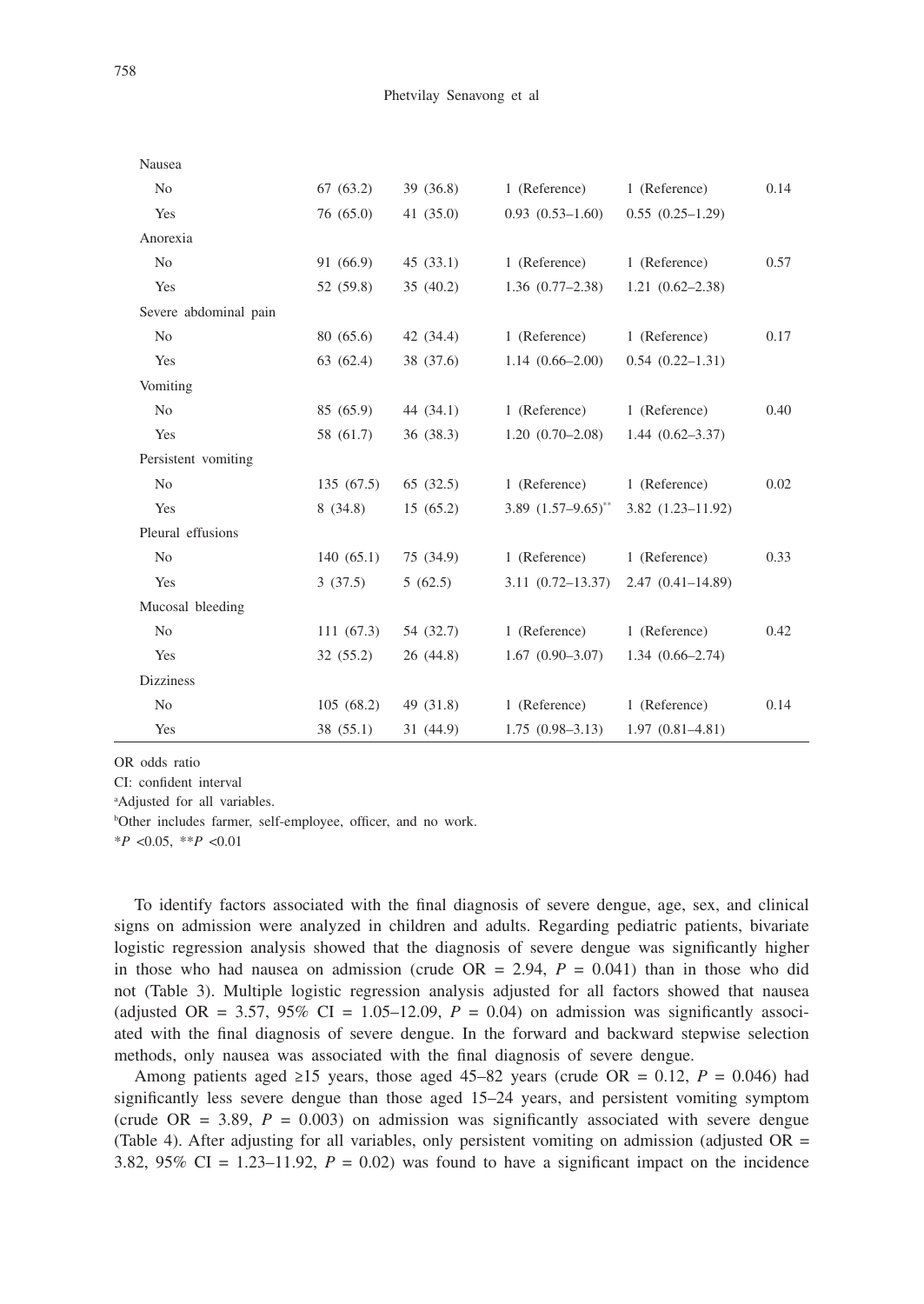of severe dengue among adult patients. The result of forward stepwise regression was the same as that of the forced-entry method. In the backward stepwise method, two variables were associated with the final diagnosis of severe dengue: the age group of 45–82 years compared to 15–24 years (adjusted OR = 8.14, 95% CI = 1.00–66.13, *P* = 0.0497) and persistent vomiting (adjusted OR = 3.79,  $95\%$  CI = 1.49–9.61,  $P = 0.005$ ) showed significant differences in the final diagnosis of severe dengue.

All patients underwent complete blood count tests, but only nine children and 97 adults underwent biochemical tests (Table 5). The *t*-test was performed to compare the results of blood tests of patients who were finally diagnosed with non-severe and those diagnosed with severe dengue. Children with severe dengue had a higher level of hemoglobin and lower level of platelet than children with non- severe dengue, but the differences were not significant. Adults with severe dengue were more likely to have a lower level of platelet than those with non-severe dengue, but the difference was not significant. The levels of hemoglobin and hematocrit were almost the same among the two groups of patients. As per the biochemistry tests, the level of creatinine in adult patients was significantly higher in the severe dengue than in the non-severe dengue group ( $P = 0.04$ ). The levels of ALT and AST were lower in the severe dengue than in the non-severe dengue group, but not at a significant level.

|                          | Non-severe dengue |       |         |                | Severe dengue |         |            |  |
|--------------------------|-------------------|-------|---------|----------------|---------------|---------|------------|--|
| Laboratory examination   | N                 | Mean  | (SD)    | N              | Mean          | (SD)    | $P$ -value |  |
| Children                 |                   |       |         |                |               |         |            |  |
| Hemoglobin $(g/dL)$      | 179               | 11.4  | (2.1)   | 125            | 12.8          | (4.3)   | 0.90       |  |
| Hematocrit $(\%)$        | 179               | 37.0  | (5.1)   | 125            | 38.9          | (7.0)   | 0.13       |  |
| Platelet $(x10^3/\mu L)$ | 179               | 91.0  | (55.7)  | 125            | 77.2          | (54.5)  | 0.91       |  |
| Glucose (mg/dL)          | 9                 | 97.0  |         | 8              | 102.6         | (19.7)  |            |  |
| Creatinine (mg/dL)       | 3                 | 1.0   |         | $\mathfrak{2}$ | 1.1           | (0.5)   |            |  |
| $ALT$ (U/L)              | $\overline{4}$    | 97.0  |         | 3              | 130.2         | (142.9) |            |  |
| AST (U/L)                | $\overline{4}$    | 337.0 |         | 3              | 113.2         | (66.0)  |            |  |
| Adults                   |                   |       |         |                |               |         |            |  |
| Hemoglobin $(g/dL)$      | 223               | 13.0  | (7.3)   | 80             | 13.0          | (3.9)   | 0.82       |  |
| Hematocrit $(\%)$        | 223               | 40.0  | (7.5)   | 80             | 39.6          | (6.7)   | 0.47       |  |
| Platelet $(x10^3/\mu L)$ | 223               | 92.5  | (69.0)  | 80             | 84.7          | (78.8)  | 0.93       |  |
| Glucose (mg/dL)          | 97                | 103.7 | (25.7)  | 36             | 105.6         | (28.6)  | 0.90       |  |
| Creatinine (mg/dL)       | 82                | 1.0   | (0.3)   | 36             | 2.0           | (6.7)   | 0.04       |  |
| $ALT$ (U/L)              | 31                | 108.9 | (94.3)  | 18             | 102.3         | (83.0)  | 0.89       |  |
| $AST$ $(U/L)$            | 31                | 153.7 | (142.2) | 18             | 114.0         | (82.5)  | 0.22       |  |

**Table 5** Comparison of laboratory data on admission in children and adults

SD: standard deviation

ALT: alanine aminotransferase

AST: aspartate aminotransferase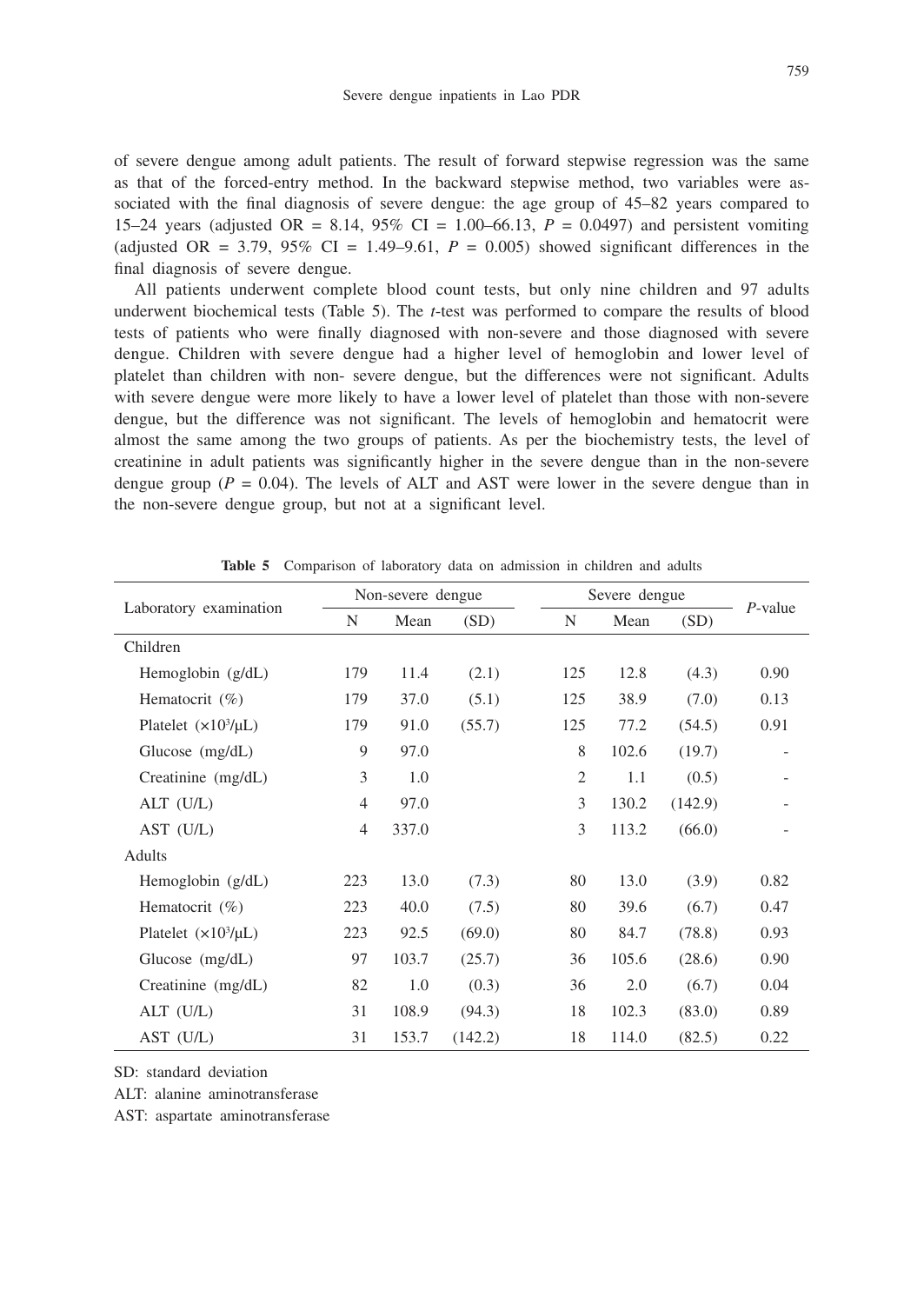## DISCUSSION

The number of inpatients with dengue was higher in the rainy season than in the dry season. The hot and humid weather of the monsoons is a condition favorable for mosquito (*Aedes* species) breeding, which is associated with dengue outbreaks.<sup>7,20</sup>

In this study, the proportion of final diagnosis of severe dengue was  $51.0\%$  among dengue patients admitted to the Savannakhet Provincial Hospital between January 2018 and April 2019, which was higher than that in previous studies in other Asian countries: 35% in inpatients in India, $^{21}$  and 28% in Singapore.<sup>22</sup> In a systematic review comprising 198 studies, the proportion of severe dengue was  $28.5\%$ <sup>23</sup>. This is probably because all dengue patients in severe conditions in all 14 districts of Savannakhet Province were referred to the provincial hospital. There might have been a delay in visiting the health care facilities owing to the rainy season or lack of transportation in rural areas, $24.25$  although patients seemed to understand that they should visit health facilities when they were suffered.<sup>26</sup> The limited number of health care workers and the low level of health care at health centers and district hospitals might have led to severe condition. Furthermore, the referral system from lower levels to high levels in public health facilities might have been another reason for the high incidence of severe dengue because some districts have no ambulance service.

 Children showed significantly more clinical symptoms and signs on admission than adults. The mean hospitalization and incidence of severe dengue were also significantly longer and higher in children than in adults, respectively. These results were consistent with those of previous studies in Asian countries as well as a systemic review.23 This finding could be attributed to the fact that the protective immune responses to secondary infections are less developed and microvascular fragility is higher in children than in adults.<sup>21-23,27</sup>

In pediatric patients in this study, nausea on admission was significantly associated with the final diagnosis of severe dengue. This result was consistent with the results of previous studies.22,23,28 In adult patients, young age and persistent vomiting on admission were significantly associated with the final diagnosis of severe dengue. This result was consistent with those of previous studies, which reported that persistent vomiting was a good predictor of severe plasma leakage and a factor associated with severe dengue.<sup>21-23,27</sup> Laboratory data in this study showed that the creatinine level was significantly higher in severe dengue than in non-severe dengue patients. AKI is a common complication of severe dengue and patients with AKI have longer hospitalization and higher mortality than non-AKI patients.<sup>28,29</sup>

To treat severe dengue patients appropriately, a treatment team for dengue in hospitals must carefully monitor and assess dengue patients who exhibit plasma leakage. However, it seemed that members of the treatment team in the provincial hospital did not accurately follow the guideline because the number of admitted patients was high but the nursing staff were not enough. It is also reported that healthcare workers do not follow the guidelines when they do not understand about the guidelines. $30,31$  Severe dengue patients should be monitored in the intensive care unit rather than in the general wards.<sup>12,32</sup> These results suggest that strict adherence to guidelines by healthcare workers and sufficient medical staff are necessary for treating severe dengue patients.

To reduce the incidence of severe dengue and CFR of dengue in Lao PDR, the Ministry of Health and WHO recommend daily reporting of suggested cases to the Emergency Operating Center and retraining treatment teams in health facilities at the provincial, district, and health center levels. The recommended training program includes (1) physiology of dengue according to the three phases of dengue and (2) diagnosis, classification, and treatment indicators, e.g., dengue patients can stay at home with symptomatic treatment when they have no warning signs, but patients with warning signs are recommended to be hospitalized, observed carefully in the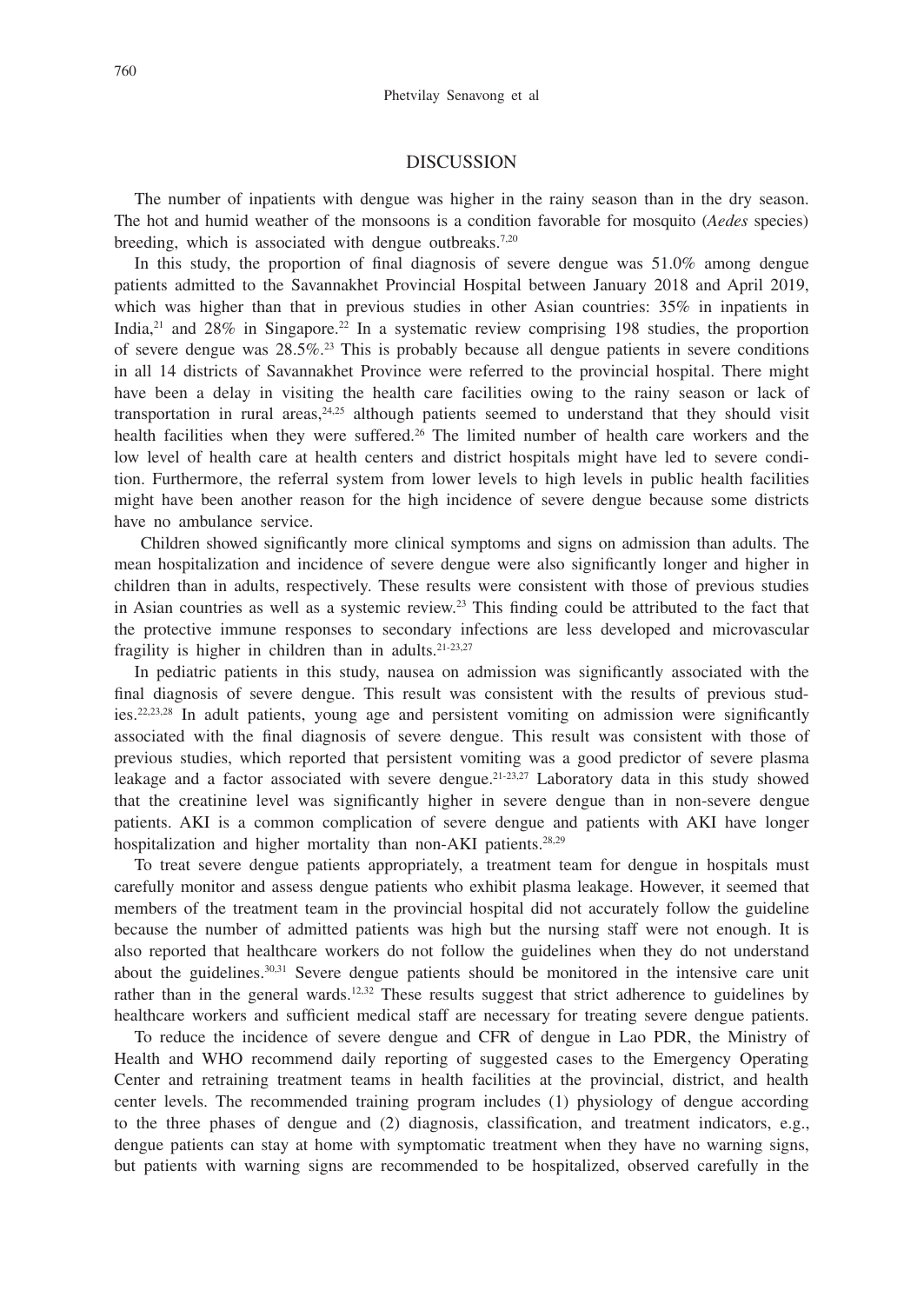hospital, and must be referred to a provincial hospital. Severe dengue patients should be admitted to the intensive care unit in provincial hospitals. (3) Patient follow-up and assessment should be carried out according to the standard guidelines. (4) Treatment should be based on the WHO guidelines on dengue classification, diagnosis, treatment, and control. Training should be provided to healthcare teams every year, and the surveillance and referral systems should be improved.

This study had some limitations. First, the incidence of severe dengue might be underestimated. Some patients were discharged against medical advice and their outcomes were unknown. It was reported that there were 12 dengue-related deaths in Savannakhet Province from January 2018 to April 2019. However, death cases could not be included because medical records of all death cases had been sent to the Ministry of Health for further analyses and not available for inclusion in this study. If the outcome and data of these patients were collected, the factors associated with death due to dengue could have been studied. Second, the clinical signs and diagnosis might not have been diagnosed correctly. Only four children and 82 adults underwent blood examinations for liver and kidney functions on admission for diagnosis of acute liver failure and AKI. In the hospital, magnetic resonance imaging for the diagnosis of encephalopathy or encephalitis was not available. However, this study included many clinical symptoms and results of complete blood count tests. Therefore, risk factors for severe dengue outlined in this study may be useful for doctors in provinces of Lao PDR and other developing countries. Third, this study did not include a history of dengue and the serotype of dengue in variables of analyses, although these factors were suggested to be associated with severe dengue. Further studies on outcomes, laboratory data, treatment during hospitalization, and history of dengue are warranted to determine the factors associated with severe dengue and dengue outbreaks in Lao PDR.

In conclusion, the incidence of severe dengue was 51.0% among inpatients at the Savannakhet Provincial Hospital and it was higher than that in other Asian countries. Children had more symptoms, longer hospitalization duration, and higher incidence of severe dengue than adults. In children, nausea was associated with severe dengue. In adults, persistent vomiting on admission was associated with severe dengue and the creatinine level on admission was higher in severe dengue than non-severe dengue. These results suggest that nausea and persistent vomiting are predictive factors for severe dengue. To reduce the incidence of severe dengue, training programs on management of dengue patients should be provided to healthcare workers and the referral system should be improved in Lao PDR.

#### ACKNOWLEDGMENTS

We would like to thank Dr. Bongshouvanh Phanthavongsa and staff of Communicable Diseases Control Unit of Savannakhet Public Health Office, and Family medicine residency in Savannakhet Province for their support to conduct this study.

## CONFLICTS OF INTEREST

The authors have nothing to disclose.

#### REFERENCES

1 Bhatt S, Gething PW, Brady OJ, et al. The global distribution and burden of dengue. *Nature*. 2013;496(7446):504–507.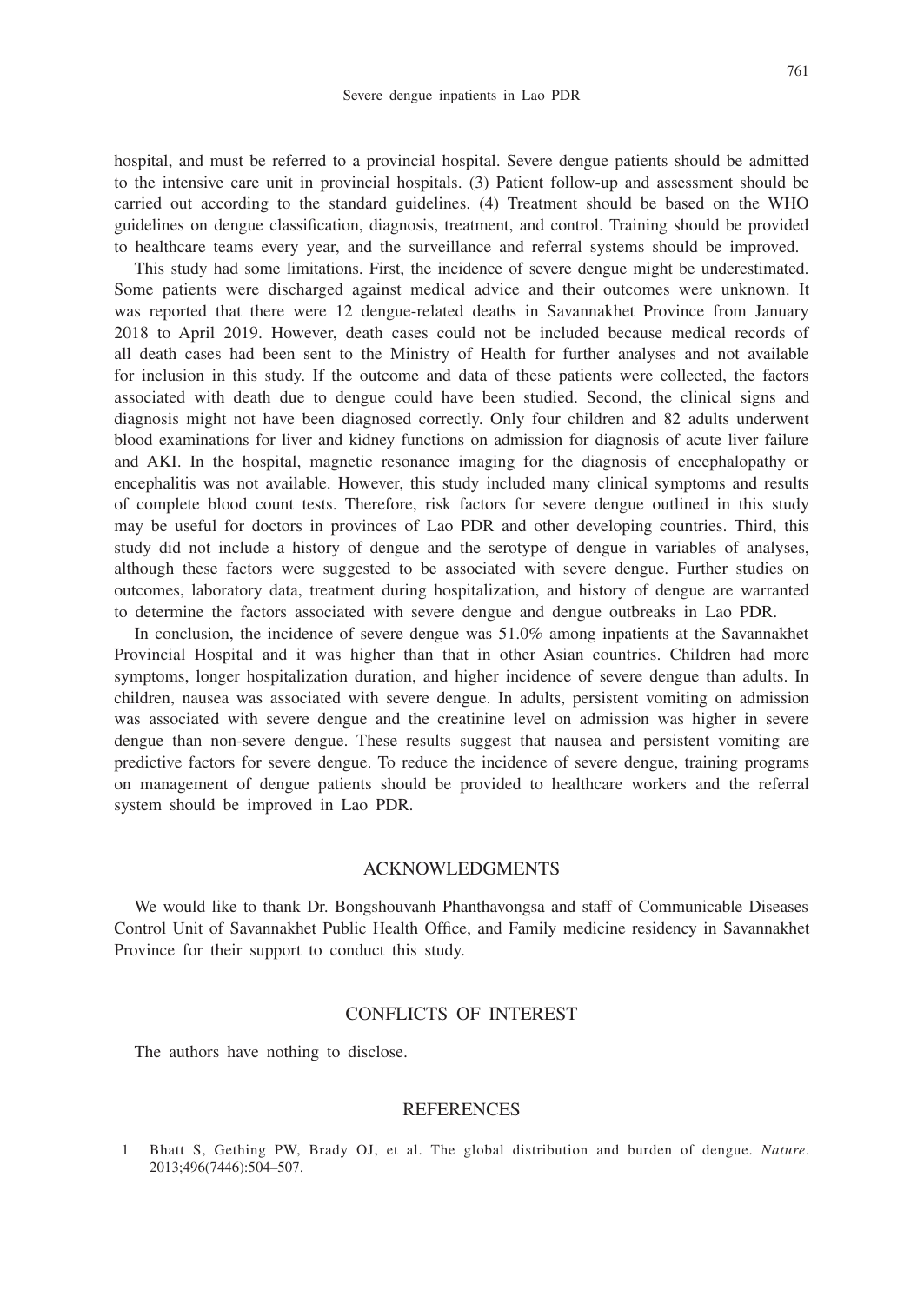#### Phetvilay Senavong et al

- 2 WHO, Regional Office for South-East Asia. *Comprehensive Guideline for Prevention and Control of Dengue and Dengue Haemorrhagic Fever*. Revised and expanded ed. New Delhi: World Health Organization; 2011.
- 3 Tien Dat T, Kotani T, Yamamoto E, et al. Dengue fever during pregnancy. *Nagoya J Med Sci*. 2018;80(2):241–247.
- 4 WHO. *Global strategy for dengue prevention and control 2012–2020*. Geneva: World Health Organization; 2012.
- 5 Shepard DS, Undurraga EA, Halasa YA. Economic and disease burden of dengue in Southeast Asia. *PLoS Negl Trop Dis*. 2013;7(2):e2055. doi:10.1371/journal.pntd.0002055.
- 6 Limkittikul K, Brett J, L'Azou M. Epidemiological trends of dengue disease in Thailand (2000–2011): a systematic literature review. *PLoS Negl Trop Dis*. 2014;8(11):e3241. doi:10.1371/journal.pntd.0003241.
- 7 WHO. *Dengue increase likely during rainy season: WHO warns*. https://www.who.int/westernpacific/news/ detail/11-06-2019-dengue-increase-likely-during-rainy-season-who-warns. Published 2019. Accessed July 31, 2020.
- 8 Guzman MG, Halstead SB, Artsob H, et al. Dengue: a continuing global threat. *Nat Rev Microbiol*. 2010;8(12 Suppl):S7–S16.
- 9 WHO. *Dengue: guidelines for diagnosis, treatment, prevention and control*. New ed. Geneva: World Health Organization; 2009.
- 10 WHO and Special Programme for Research and Training in Tropical Diseases. *Handbook for clinical management of dengue*. Geneva: World Health Organization; 2012.
- 11 WHO. *Dengue haemorrhagic fever : diagnosis, treatment, prevention and control*. Geneva: World Health Organization; 1997.
- 12 Kalayanarooj S. Clinical Manifestations and Management of Dengue/DHF/DSS. *Trop Med Health*. 2011;39(4 Suppl):83–87.
- 13 Reich NG, Shrestha S, King AA, et al. Interactions between serotypes of dengue highlight epidemiological impact of cross-immunity. *J R Soc Interface*. 2013;10(86):20130414.
- 14 Vuong NL, Manh DH, Mai NT, et al. Criteria of "persistent vomiting" in the WHO 2009 warning signs for dengue case classification. *Trop Med Health*. 2016;44:14.
- 15 Louangpradith V, Phoummalaysith B, Kariya T, Saw YM, Yamamoto E, Hamajima N. Disease frequency among inpatients at a tertiary general hospital in Lao PDR. *Nagoya J Med Sci*. 2020;82(1):113–121.
- 16 Ministry of Health, National Central Laboratory and Epidemiology. *Dengue Annual Report*. Vientiane Capital: Ministry of Health; 2019.
- 17 Mayxay M, Phetsouvanh R, Moore CE, et al. Predictive diagnostic value of the tourniquet test for the diagnosis of dengue infection in adults. *Trop Med Int Health*. 2011;16(1):127–133.
- 18 Fleming S, Gill PJ, Van den Bruel A, Thompson M. Capillary refill time in sick children: a clinical guide for general practice. *Br J Gen Pract*. 2016;66(652):587.
- 19 Samanta J, Sharma V. Dengue and its effects on liver. *World J Clin Cases*. 2015;3(2):125–131.
- 20 Pasin C, Halloran ME, Gilbert PB, et al. Periods of high dengue transmission defined by rainfall do not impact efficacy of dengue vaccine in regions of endemic disease. *PLoS One*. 2018;13(12):e0207878. doi:10.1371/journal.pone.0207878.
- 21 Agrawal VK, Prusty BSK, Reddy CS, Mohan Reddy GK, Agrawal RK, Sekher Srinivasarao Bandaru VC. Clinical profile and predictors of Severe Dengue disease: A study from South India. *Caspian J Intern Med*. 2018;9(4):334–340.
- 22 Carrasco LR, Leo YS, Cook AR, et al. Predictive tools for severe dengue conforming to World Health Organization 2009 criteria. *PLoS Negl Trop Dis*. 2014;8(7):e2972. doi:10.1371/journal.pntd.0002972.
- 23 Huy NT, Van Giang T, Thuy DH, et al. Factors associated with dengue shock syndrome: a systematic review and meta-analysis. *PLoS Negl Trop Dis*. 2013;7(9):e2412. doi:10.1371/journal.pntd.0002412.
- 24 Chankham T, Yamamoto E, Reyer JA, et al. Knowledge of free delivery policy among women who delivered at health facilities in Oudomxay Province, Lao PDR. *Nagoya J Med Sci*. 2017;79(2):135–145.
- 25 Phoummalaysith B, Yamamoto E, Xeuatvongsa A, et al. Factors associated with routine immunization coverage of children under one year old in Lao People's Democratic Republic. *Vaccine*. 2018;36(19):2666–2672.
- 26 Nalongsack S, Yoshida Y, Morita S, Sosouphanh K, Sakamoto J. Knowledge, attitude and practice regarding dengue among people in Pakse, Laos. *Nagoya J Med Sci*. 2009;71(1–2):29–37.
- 27 Guzman MG, Alvarez M, Rodriguez R, et al. Fatal dengue hemorrhagic fever in Cuba, 1997. *Int J Infect Dis*. 1999;3(3):130–135.
- 28 Sirivichayakul C, Limkittikul K, Chanthavanich P, et al. Dengue infection in children in Ratchaburi, Thailand: a cohort study. II. Clinical manifestations. *PLoS Negl Trop Dis*. 2012;6(2):e1520. doi:10.1371/ journal.pntd.0001520.